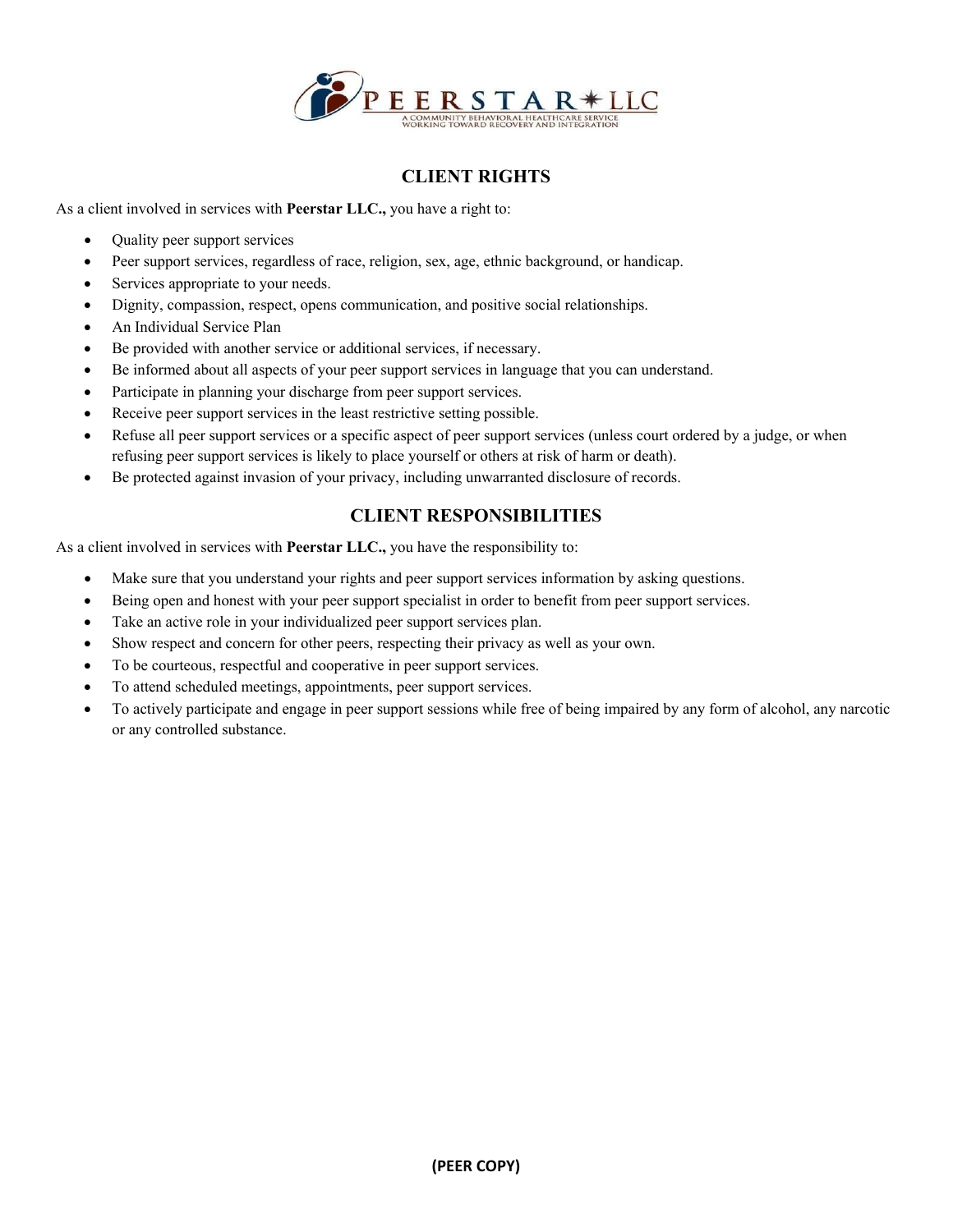

### **NONDISCRIMINATION POLICY STATEMENT NONDISCRIMINATION IN SERVICES**

#### **TO: Patients/Clients/Residents/Parents**

**FROM: Dr. Larry Nulton** 

**Admissions, provision of services, and referrals of consumers shall be made without regard to race, color, religious creed, disability, ancestry, national origin, (including limited English proficiency), age, or sex.** 

**Program services shall be made accessible to eligible persons with disabilities through the most practical and economically feasible methods available. These methods include, but are not limited to, equipment redesign, provision of aides, and the use of alternative service delivery locations. Structural modifications shall be considered only as a last resort among available methods.** 

**Any individual/client/patient/student (and/or their guardian) who believes they have been discriminated against may file a complaint of discrimination with:**

> Peerstar LLC 210 College Park Plaza Johnstown, PA 15904 1-888-733-7781

PA Human Relations Commission Harrisburg Regional Office 333 Market Street, 8th Floor Harrisburg, PA 17101

Commonwealth of Pennsylvania Department of Human Services Bureau of Equal Opportunity **North/Central Office** Room 225 Health & Welfare Building PO Box 2675 Harrisburg, PA 17105

Commonwealth of Pennsylvania Department of Human Services Bureau of Equal Opportunity **Southeast Regional Office**  801 Market Street, Suite 5034 Philadelphia, PA 19107

Commonwealth of Pennsylvania Department of Human Services Bureau of Equal Opportunity **Western Regional Office** 301 Fifth Ave-Suite 410, Piatt Place Pittsburgh, PA 15222

PA Human Relations Commission Philadelphia Regional Office 110 N. 8th Street, Suite 501 Philadelphia, PA 19107

PA Human Relations Commission Pittsburgh Regional Office 301 Fifth Avenue Suite 390, Piatt Place Pittsburgh, PA 15222

U.S. Dpt. Of Health & Human Services Office for Civil Rights Suite 372, Public Ledger Bldg. 150 South Independence Mall West Philadelphia, PA 19106-9111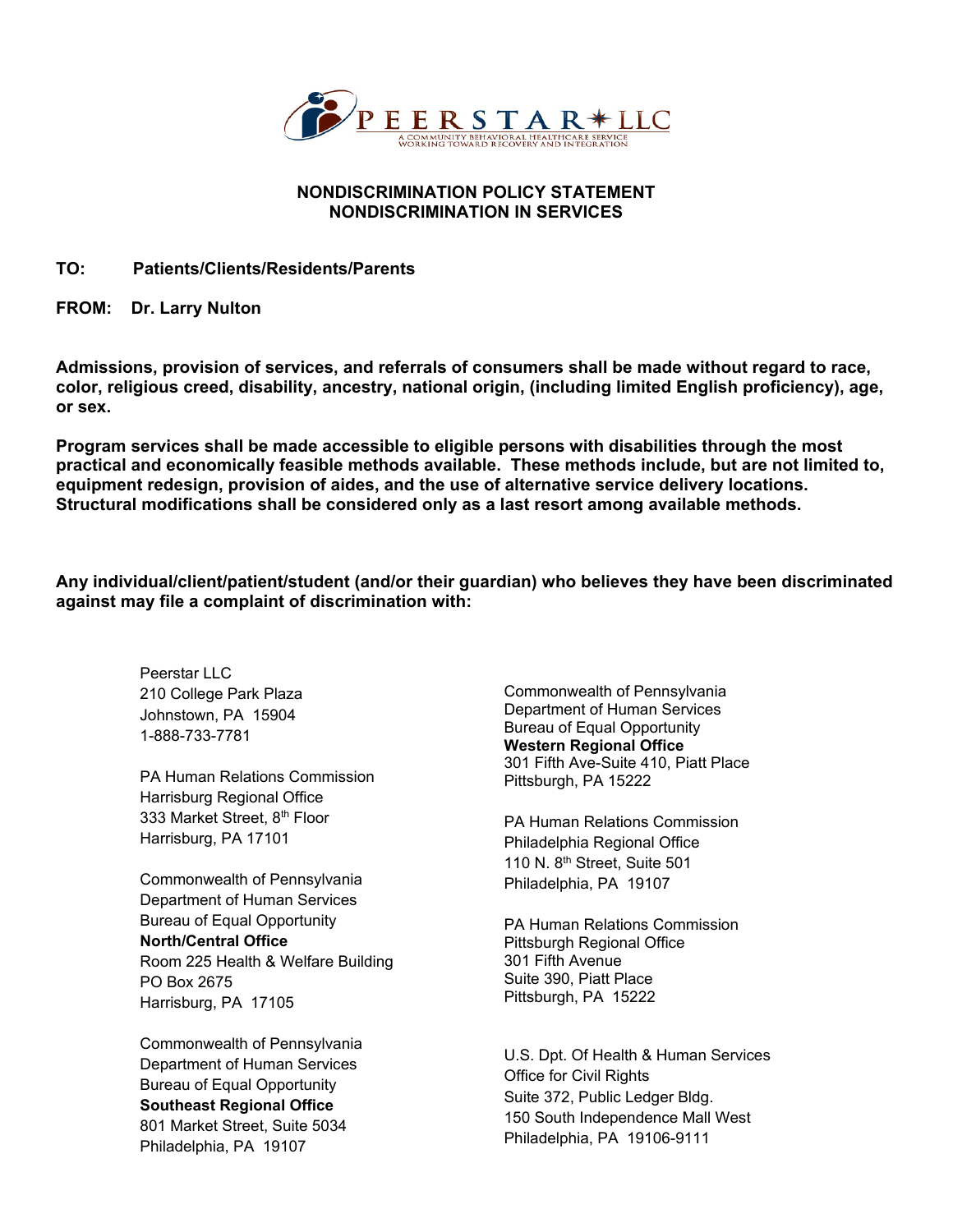**Patient Choice Form**

> **I have been informed that I have the right to choose a peer support services provider. I have had the opportunity to discuss peer support services with the Peerstar LLC, SM staff who informed me of the choices available in my county. I am aware that Peerstar LLC, SM is affiliated with Nulton Diagnostic and Treatment Center, PC through common ownership. I have also been advised that if I would like to discuss further options for receiving peer support service that I can call the following toll-free numbers.**

**Beacon Health Options www.beaconhealthoptions.com pawebmaster@beaconhealthoptions.com Westmoreland: 1-877-688-5977 Armstrong: 1-877-688-5969 Indiana: 1-877-688-5969**

**PerformCare (formerly CBHNP)**

**Website: http://pa.performcare.org -- Email:https://pa.performcare.org/securecontact/index.aspx**

**Franklin-Fulton County: 1-866-773-7917**

**Community Care Behavioral Health Organization - CCBHO**

**Website: www.ccbh.com**

**Bedford: 866-483-2908 Somerset: 866-483-2908 Blair: 855-520-9715 Clearfield: 866-878-6046 Jefferson: 866-878-6046 Centre: 866-878-6046 Huntington: 866-878-6046 Mifflin: 866-878-6046 Juniata: 866-878-6046 Wayne: 866-878-6046 Susquehanna: 866-668-4696 Lackawanna: 866-668-4696 Luzerne: 866-668-4696 Wyoming: 866-668-4696 Carbon: 866-473-5862 Monroe: 866-473-5862 Pike: 866-473-5862**

**Magellan**

**Website: www.magellan.com Cambria County: 800-424-0485 Delaware County: 888-207-2911 Lehigh County: 866-238-2311 Northampton County: 866-238-2312**

**Community Behavioral Health (CBH)**

**Philadelphia County 801 Market St Suite 7000 Philadelphia, PA 19107 (215) 413-3100**